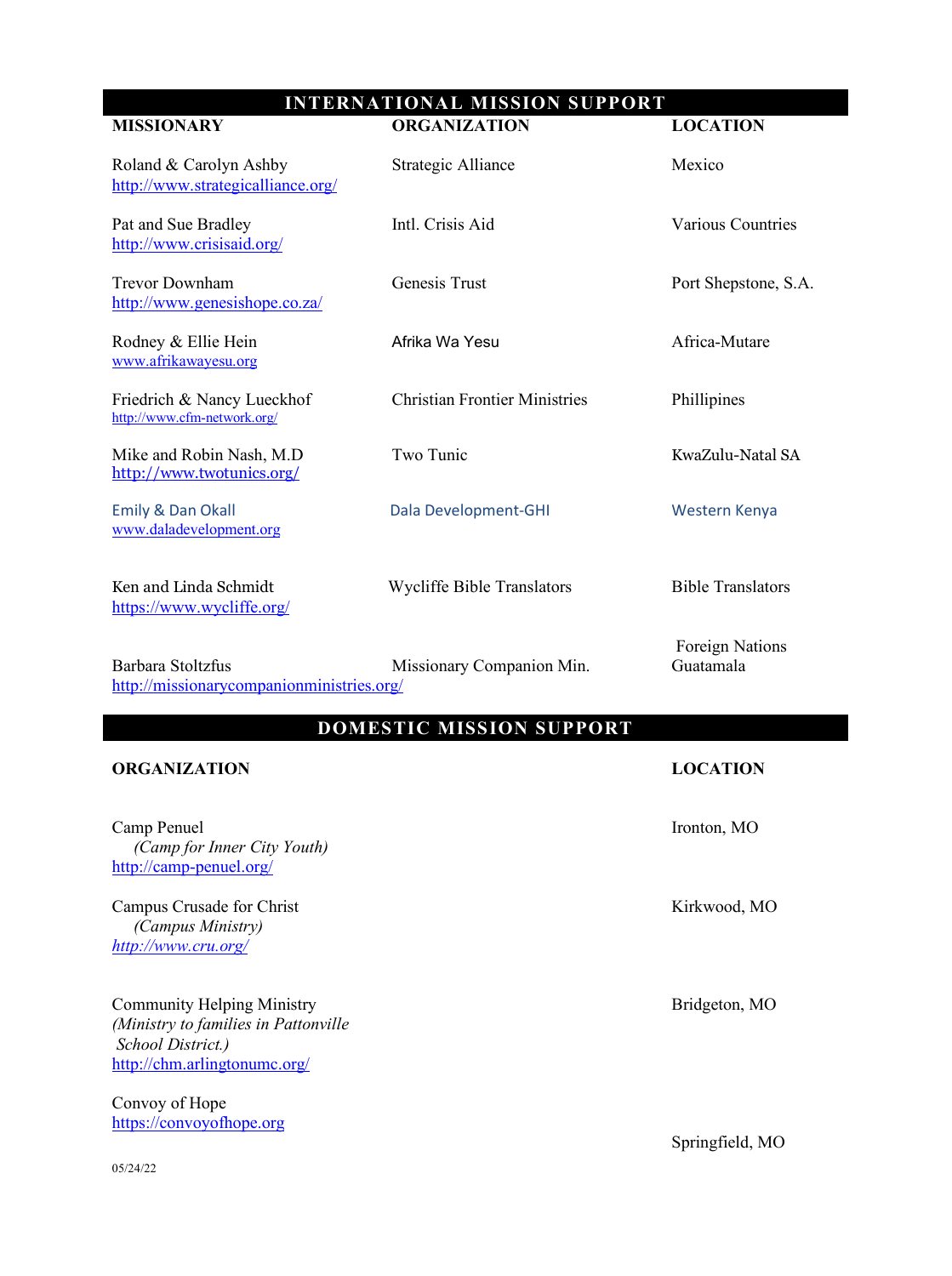| <b>Crown Financial Ministries</b><br>(Educational)<br>http://www.crown.org/                        | St. Louis, Mo        |
|----------------------------------------------------------------------------------------------------|----------------------|
| Covering House<br>(Human Trafficking)<br>http://thecoveringhouse.org/                              | St. Louis, MO        |
| <b>Firstlight Ministry</b><br>(Sexual Integrity)<br>http://www.firstlightstlouis.org/              | St. Louis, MO        |
| Focus on the Family<br>(Family Literature)<br>http://www.focusonthefamily.com/                     | Colorado Springs, CO |
| Thrive St. Louis<br>(Abortion Info & Family Services)<br>http://www.thrivestlouis.org/             | St. Louis, MO        |
| <b>Inter Varsity</b><br>(Campus Ministry)<br>http://www.intervarsity.org/                          | St. Louis, MO        |
| Mercyview Ministries                                                                               | Tulsa, OK            |
| New Creation Fellowship<br>(Food Pantry)                                                           | Granite City, IL     |
| Loaves & Fishes<br>(Food Pantry-Women's Shelter)<br>http://loavesandfishes-stl.org/                | Maryland Hgts, MO    |
| Love the Lou<br>(inner city)<br>LOVEtheLOU                                                         | St. Louis, MO        |
| New Life Evangelistic Center<br>(Mission to Homeless)<br>http://www.newlifeevangelisticcenter.org/ | St. Louis, MO        |
| <b>Operation Blessing</b><br>http://www.operationblessing.org                                      | Virginia Beach, Va   |
| Samaritan's Purse<br>(World-wide Disaster Relief)<br>http://www.samaritanspurse.org/               | Boone, NC            |
| <b>Sunshine Ministries</b><br>(Mission to Homeless)<br>http://www.sunshineministries.org/          | St. Louis, MO        |
| 05/24/22                                                                                           |                      |